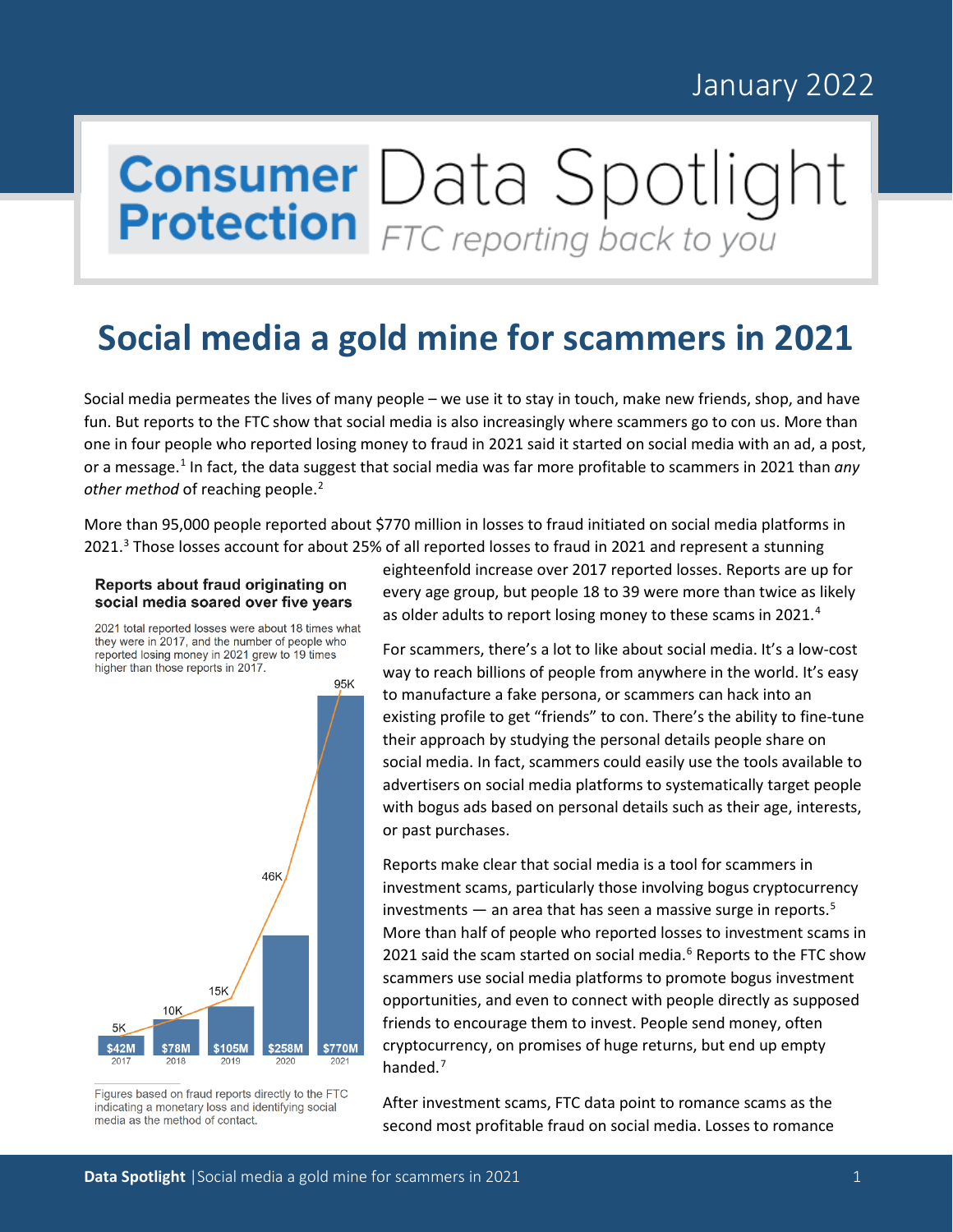# **Consumer** Data Spotlight

 scams have climbed to record highs in recent years. More than a third of people who said they lost money to an online romance scam in 2021 said it began on Facebook or Instagram.<sup>8</sup> These scams often start with a seemingly innocent friend request from a stranger, followed by sweet talk, and then, inevitably, a request for money. [9](#page-2-8)

people who said they were scammed trying to buy something they saw marketed on social media.<sup>10</sup> In fact, 45% reports even described ads that impersonated real online retailers that drove people to lookalike websites. When people identified a specific social media platform in their reports of undelivered goods, nearly 9 out of 10 named Facebook or Instagram.<sup>[11](#page-2-10)</sup> While investment and romance scams top the list on dollars lost, the largest number of reports came from of reports of money lost to social media scams in 2021 were about online shopping. In nearly 70% of these reports, people said they placed an order, usually after seeing an ad, but never got the merchandise. Some



**Top frauds reported as originating on social media in 2021** 

Figures based on fraud reports directly to the FTC identifying social media as the method of contact. Investment scams include the following fraud subcategories: art, gems and rare coin investments, investment seminars and advice, stocks and commodity futures trading, and miscellaneous investments.

 popping up all the time. Here are some ways to help you and your family stay safe on social media: Together, investment scams, romance scams, and online shopping fraud accounted for over 70% of reported losses to social media scams in 2021. But there are many other frauds on social media too, and new ones

- you from your activities on social media, but visit *your privacy settings* to set some restrictions. • Limit who can see your posts and information on social media. All platforms collect information about
- Check if you can opt out of targeted advertising. Some platforms let you do that.
- • If you get a message from a friend about an opportunity or an urgent need for money, call them. Their account may have been hacked – especially if they ask you to pay by cryptocurrency, gift card, or wire transfer. That's how scammers ask you to pay.
- • If someone appears on your social media and rushes you to start a friendship or romance, slow down. Read about **romance scams. And never send money to someone you haven't met in person.**
- Before you buy, *check out the company*. Search online for its name plus "scam" or "complaint."

To learn more about how to spot, avoid, and report scams—and how to recover money if you've paid a scammer—visi[t ftc.gov/scams.](http://www.ftc.gov/scams) If you spot a scam, report it to the FTC a[t ReportFraud.ftc.gov.](http://www.reportfraud.ftc.gov/)

your fraud report at ReportFraud.ftc.gov</u>. To explore Sentinel data, visit FTC.gov/exploredata. The FTC uses reports from the public to investigate and stop fraud, for consumer education and outreach, and for analyses like this. File